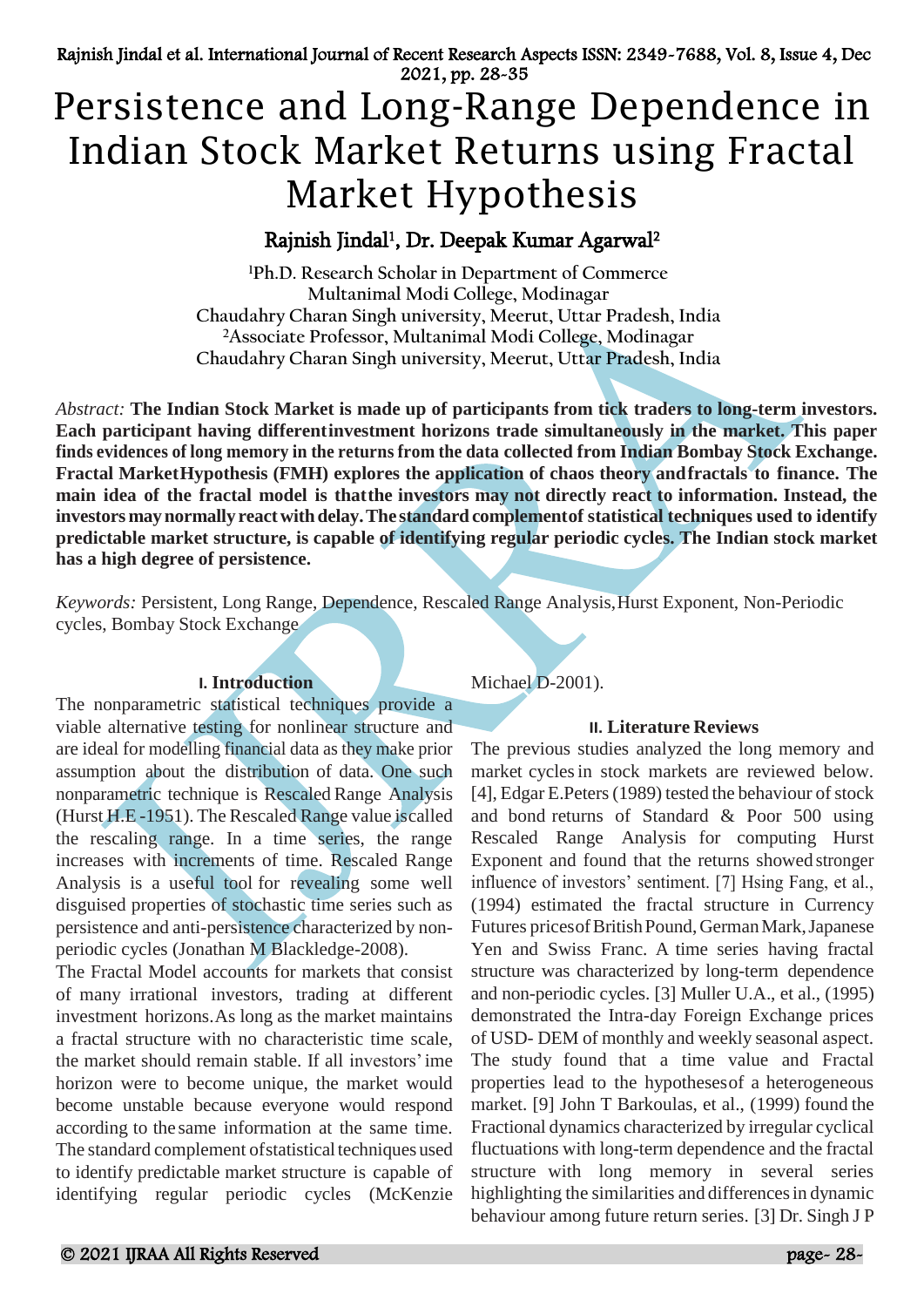and Parikshit Dey (2002) examined the efficacy ofthe statistical measures of risk of stock market using the Rescaledrange analysis and Hurst's exponent, Fractal dimensions and theLyapunov exponents. The results found that the stock market has nonlinearities. [16] Tran Van Quang (2005) analysed the Czech equity price index using the Fractal Market Hypothesis. The result reveals that the price changes on Czech equity market did not follow a random walk and the market was far behind efficient. [1] Assaf A(2006) tested the stock market of Kuwait having long memory in the monthly returns, absolute returns, squared returns and modified long squared returns using the analysis of rescaled range statistic and rescale variance statistic. [17]Wen-Cheong Chin, et al., (2007)investigated the volatility measurement of Kuala Lumpur stock exchange index prices. Autoregressive Fractionally Integrated Moving Average model and Heterogeneous Autoregressive wasused to find out the long memory and volatility in the market. The results showed that the long memory exhibited in the market dueto significant relation between news and volatility. [5] Gayathri M. and Selvam M. (2011a) studied the efficiency of Fractal MarketHypothesis in the Indian Stock Market. According to this study, any new information would be immediately and fully reflected in prices and stock returns of equity and also the short term and long term trade follow technical information and fundamental information respectively. [6] Gayathri M. and Selvam M. (2011b) analyzed the Fractal Structure in the National Stock Exchange of India and examined the long range dependence of daily returns of Nifty in the stock market and the stock prices did not reflect the information in the past series of stock prices. [14] MurugesanSelvam, et al (2011) tested the Fractal Structure Analysis in the Indian Stock Market. The study analyzed the Fractal Structure in Sensex returns, and found that the trend occasionally followed the random walk initially. Thus the study found that the fractal structure existed in the BSE Sensex.

There is no comprehensive study analyzing the recent scenario in the Indian stock markets using the Rescaled Range Analysis.Hence, the present study aims to investigate the monthly returns of long memory in Indian Stock Market.

#### **III. Statement of the Problem**

A stock market crash is often defined as a sharp dip in share prices of equities listed on the stock exchanges. In parallel with various economic factors, a reason for stock market crashes is also due to panic and investing publics' loss of confidence. Often, the

stock market crashes end speculative economic bubbles. The new information regarding securities comes to the market in a random fashion and the timing of one announcement is generallyindependent of others [18]. The competing investors attempt to adjustthe security prices rapidly to reflect the effect of new information [19]. If all investors' time horizon were to become unique, the market would become unstable because everyone would respond accordingto the same information.

It is to be noted that there was the lack of quantitative evidencesabout the potential bias of equity returns in Indian Stock Market and the failure of standard statistical analysis to uncover any long-run trends or cycles in financial market data [20]. As of today, there is no empirical evidence that supports or rejects the randomwalk model. Hence an attempt is made to study the long range dependence in the Indian Stock Market.

#### **IV.Need of the Study**

This study using the Rescaled Range Analysis, a useful tool forrevealing stock price returns of stochastic time series such as persistence and long range dependence characteristics by non- periodic cycles. The purpose of R/S analysis is to provide an assessment of how the apparent variabilityof a series changeswiththe length of the time-period being considered and to determinethe fractal dimension of a time series. In assessing the fractal dimension of asset returns, the investors may better understand thesystematic pattern of price returns and consequently may adjust their asset pricing strategies accordingly.

#### **V.Objectives of the Study**

The objective of the study is to analyze the stationary and to examine the long range dependence of monthly index returnsof Sensex.

#### **VI.Hypotheses of the Study**

The following null hypotheses are tested.

NH1 - The monthly index returns of Sensex are non stationaryand

NH2 - The monthly index returns of Sensex have no long rangedependence.

# **VII. Methodology of the Study**

# **A. Sources of Data and Computational Details**

The monthly index returns of BSE Sensex were used to examinethe evidence of non-periodic cycles and long range dependence.BSE is the oldest stock exchange in Asia. The equity market capitalization of the companies listed on the BSE was US\$1 trillion as of December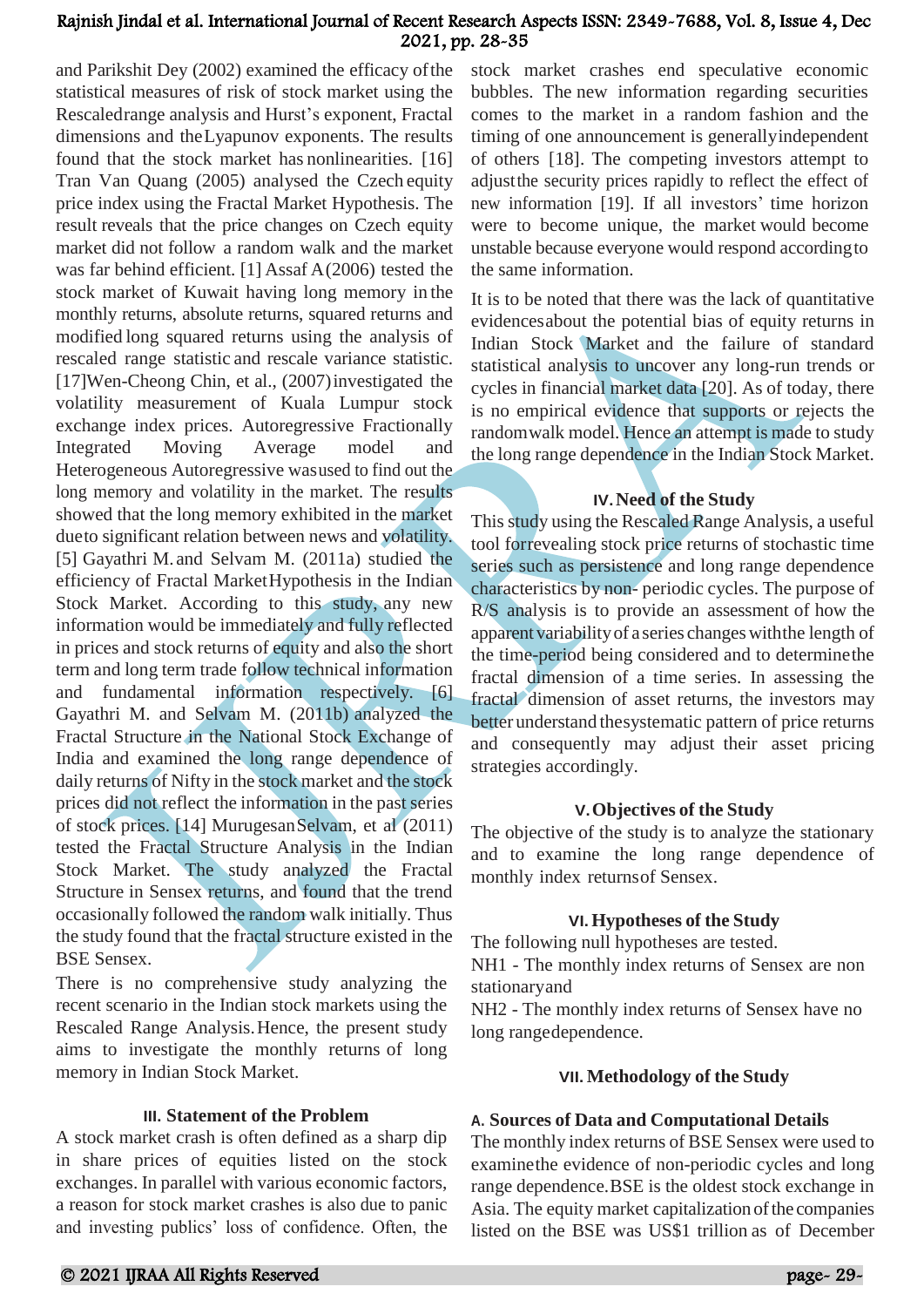2011, making it the 6th largest stock exchange inAsia and the 14th largest in the world. The BSE has the largest number of listed companies in the world. The required data werecollected from the PROWESS, a corporate database. The other required data were collected from Books, Journals and various Websites.

# **B. Period of the Study**

The study period covered a period of ten years from 1<sup>st</sup> January, 2010 to 31<sup>st</sup> December, 2021.

# **C. Tools Used in this Study**

The following tools were used for this study.

#### **1. Descriptive Statistics**

 The descriptive statistics include Mean, Median and StandardDeviation.

#### **2. Augmented Dickey Fuller Test**

In statistics and econometrics, an Augmented Dickey– Fuller test(ADF) is a test for a unit root in a time series sample. The more negative it is, the stronger the rejection of the hypothesis that thereis a unit roots at some level of confidence. The testing procedure

for the ADF test is the same as for the Dickey–Fuller

test but it is applied to the model<br>  $\Delta y_t = \alpha + \beta t + \gamma y_{t-1} + \delta_1 \Delta y_{t-1} + \cdots + \delta_p \Delta y_{t-p} + \varepsilon_t,$ where  $\alpha$  is a constant,  $\beta$  the coefficient on a time trend and p the lagorder of the autoregressive process. By including lags of the order p the ADF formulation allows for higher-order autoregressive processes. This means that the lag length p has to be determined when applying the test. The unit root test is carried out under the null hypothesis  $\gamma = 0$  against the alternative hypothesis of  $\gamma$  < 0.

# **3. Rescaled Range Analysis**

Hurst (1965) developed the rescaled range analysis, a statistical method to analyze long records of natural phenomena. There are two factors used in this analysis: firstly the range R, which is thedifference between the minimum and maximum 'accumulated' values or cumulative sum of X (t,tau)of the natural phenomenon at discrete integer-valued time t over a time span tau, and secondly thestandard deviation S, which is estimated from the observed values Xi(t). Hurst found that the ratio R/S is very well described for a large number of natural phenomena by the following empirical relation

$$
\frac{R}{S} = (C, T)^H
$$

where tau is the time span, and H the Hurst exponent.

The coefficientc was taken equal to 0.5 by Hurst. R and S are defined as:

$$
\mathbf{R}(\tau) = \max_{1 \leq \tau \leq \tau} \mathbf{X}(\mathbf{t}, \tau) - \min_{1 \leq \tau \leq \tau} \mathbf{X}(\mathbf{t}, \tau) \quad \text{and} \quad
$$

$$
S = \left(\frac{1}{\tau} \sum_{t=1}^{\tau} \left\{ \xi(t) - \langle \xi \rangle_{\tau} \right\}^2 \right)^{\frac{1}{2}}
$$

Where, 
$$
\langle \xi \rangle_{\tau} = \frac{1}{\tau} \sum_{t=1}^{\tau} \xi(t)
$$
 and  

$$
X(t, \tau) = \sum_{u=1}^{t} \{\xi(u) - \langle \xi \rangle \tau\}
$$

# **VIII. Limitations of the Study**

The following are the major limitations of the study

- 1. The study was confined only to the Sensex returns.
- 2. As the study was based mainly on secondary data, it was beset with certain limitations which were bound to arise while dealing exclusively with secondary data, and
- 3. All limitations associated with various tools like Descriptive Statistics, Augmented Dickey Fuller Test and Rescaled Range Analysis, are also applicable to this study.

# **IX.Analysis of Stationary and Long Range Dependencein the BSE Sensex Returns**

For the purpose of this study, the analysis is made as follows

- 1. Analysis of Descriptive Statistics of BSE Sensex returns
- 2. Analysis of Augmented Dickey-Fuller test (ADF) of BSESensex returns
- 3. Estimating the Hurst Exponent using Rescaled RangeAnalysisof BSE Sensex returns
- 4. Estimating the Hurst Exponent for non-periodic cycles ofBSE Sensex returns, and
- 5. R/S Chart for 20 months, 30 months, 50 months, 80 monthsand 120 months period of BSE Sensex returns

# **A. Analysis of Descriptive Statistics of BSE SensexReturns**

Table-1 reveals the results of Descriptive Statistics for BSE Sensex Returns from January 2002 to December 2011. The perusal of theabove Table clearly shows that Sensex had earned positive average returns of 0.0164 and it implies that the price series have slowly increased over the period of time. The Sensex returns earned thestandard deviation of 0.0768 which reveals the risk in the market. The negative skewness i.e., -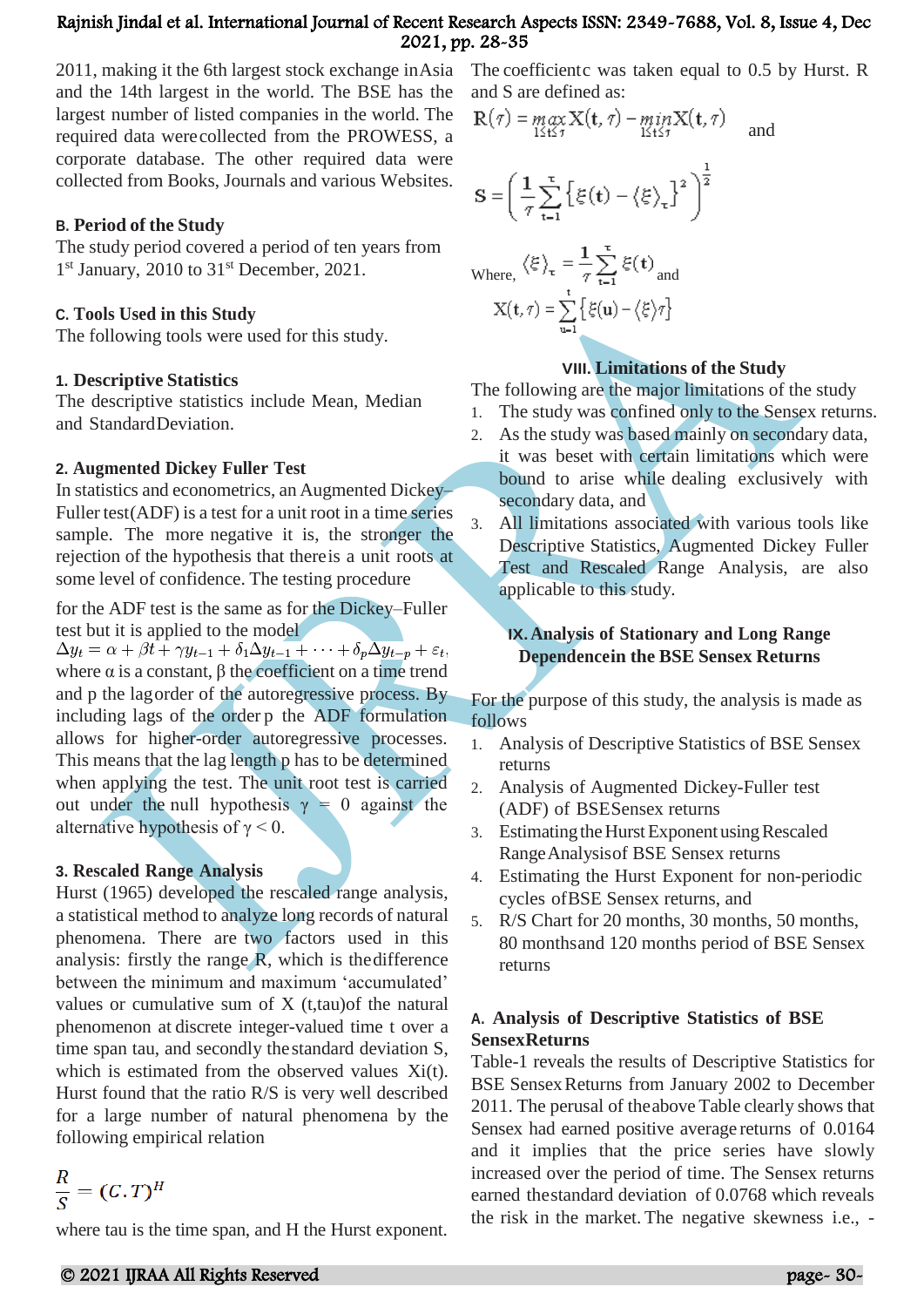2.06832 indicates a distribution with an asymmetrical extending towards more negative values. It is clearly understood from the analysis that the market was negative skewness characterized the degree of asymmetry of a distribution around its mean. The Kurtosis measure of positive return distribution was characterized the relative peakedness, whose value was 4.150352. Thus the possibility of a distribution was leptokurtic as the value of kurtosis was positive. It indicatesthat the investors can mean a greater chance of extremely negative outcomes in BSE during the study period.

# **B. Analysis of Augmented Dickey-Fuller (ADF) of BSESensex**

The results of ADF Test with regard to the BSE Sensex returns from January 2002 to December 2011 are presented in Table-2.According to above Table, the statistical value for the AugmentedDickey-Fuller (ADF) was -9.557375 and its probability was 0.00000. The test critical values were -3.486064 at 1% level,

-2.885863 at 5% level and -2.579818 at 10% level. It is to be noted that the calculated statistical value (- 9.557375) was lesser than the critical values (- 3.486064) at 1% level, (-2.885863) at 5%level and at 10% level (-2.579818). It is clear that the ADF Test provided the evidence of stationary in respect of monthly Sensexreturns. The overall analysis of ADF test proved that the null hypothesis (NH1) - The monthly index returns are non stationary,is rejected. It was not necessary to analyse the data at the further level as it was stationary at the unit root test itself.

# **C. Estimating the Hurst Exponent using Rescaled RangeAnalysis on BSE Sensex**

It is to be noted that if Hurst Exponent value H is close to 0.5, itindicates a random walk of the return. If Hurst Exponent value H lies between  $0$  and  $0.5$ , it means that time series exhibits "anti- persistent behaviour". It indicates that the prices increasing in the past imply the prices decreasing in the future and vice versa. IfHurst Exponent value H lies between  $0.5$  and  $1$ , it means that thetime series has "persistent behaviour". It implies the fact that the prices increasing trend in the past clearly implies the increasingtrend in the future prices too and vice versa.

Table 3 shows the analysis of Hurst Exponent estimation of a time series from January 2002 to December 2011. During the study period, the value of R/S analysis for the Sensex returns was 0.5690. It provides the evidence of persistence in the monthly index returns as the Hurst value is greater than 0.5. Besides, theoverall analysis of the above Table indicates that the monthly index returns of Sensex were discovered to be long memory during thestudy period. Hence the null hypothesis, (NH2) - "The monthly index returns have no long range dependence" is rejected. The fractal dimension of time series of stock returns for Sensex was1.4289 (calculated according to formula D=2-H). It is clearly understood that the stock prices did not reflect the information in the past series of stock prices. Therefore, the investors shouldmake their investment decision based on important informationavailable in the stock market.

# **D. Estimating the Hurst Exponent for Non-Periodic Cycles on BSE Sensex**

An added advantage of rescaled range analysis lay in its ability todiscern cycles within data. This not only includes regular periodiccycles but also non-periodic cycles as well. Table-4 shows the Hurst Exponent values from January 2002 to December 2011. The analysis of Hurst Exponent for Non Periodic Cycles of Sensex reveals the Hurst Exponent value in the long range dependence. Itis to be noted that none of the values for the time lags was equalto 0.50, indicating that the Indian Stock Market did not follow random walk in so far as the monthly returns were concerned. This shows that there was a definite possibility for persistence in the Sensex returns but the values for time lags for 80 months were close to 0.50, indicating that the trend was not perfectly established. However, for the longer periods, the values were reasonably higher than 0.5, indicating a definite possibility for persistence. Therefore, the investors may share the same risk level with different investment horizon, which would make the market stable.

# **E. R/S Chart for <sup>20</sup> Month, <sup>30</sup> Month, <sup>50</sup> Month, <sup>80</sup> Month and 120 Month Period of BSE Sensex Returns**

The movements of monthly index returns of Sensex using Rescaled

Range Analysis were given in figs. 1 to 5.

Fig. 1 shows the monthly index returns of Sensex movements for 20 months. The plots of  $log(R/S)$  and log(N) represents the empirical rescaled ranges of the data set for 20 months. It is to be noted that the log (R/S) values slowly increases while the log

(N) period (i.e., the returns of Sensex values) increasing during the period of 20 months. The above Figure clearly reveals the persistence of time series. Therefore the movement of stock market (BSE) was predictable during the study period.

The monthly index returns of Sensex movements for 30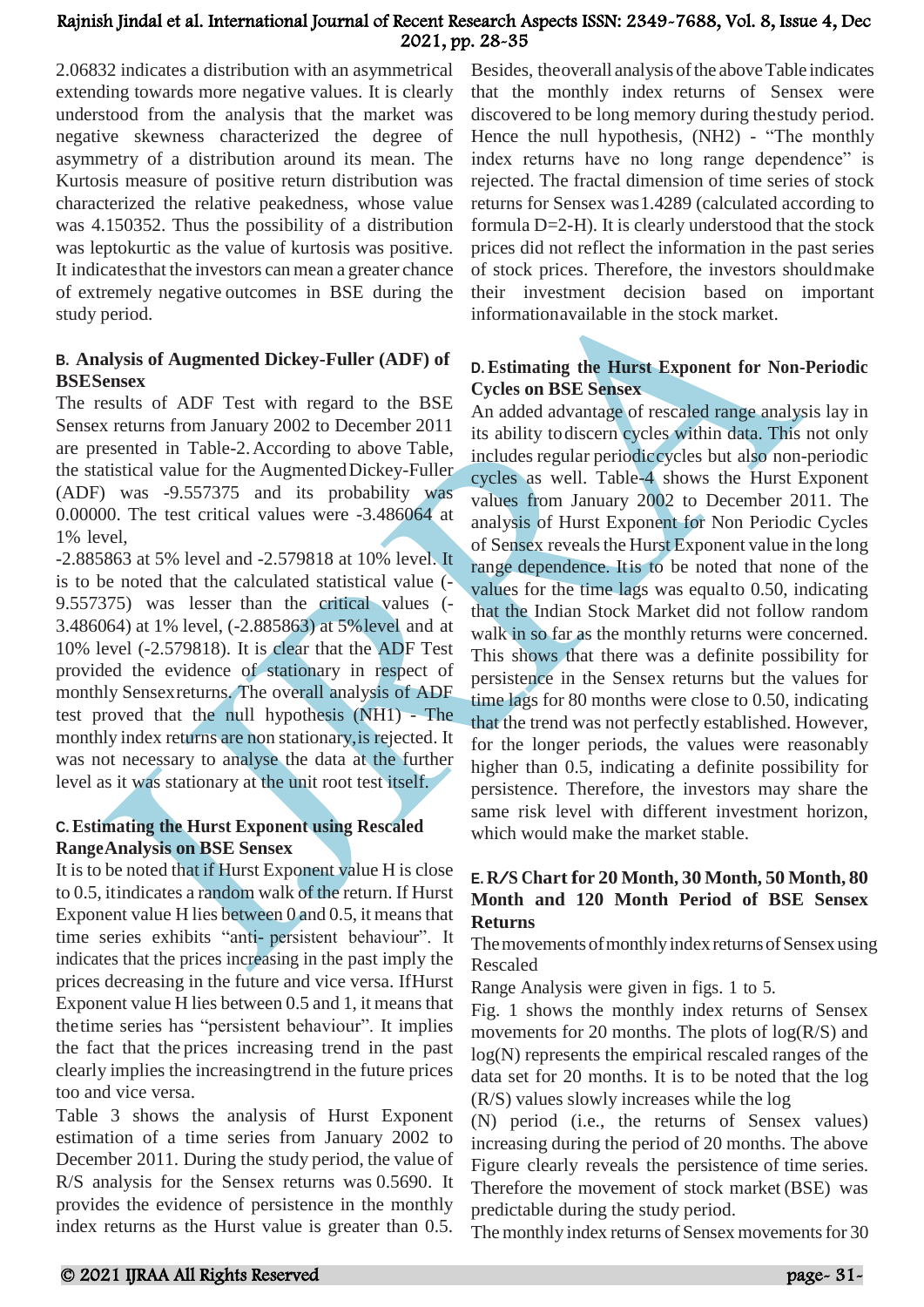months are depicted in Figure-2. The above Figure reveals that the price trend moves upward direction during the period of 30 months. It shows the downward direction of price trend during the beginning of a study period, but not for the entire period of 30 months. Therefore the analysis of Hurst exponent value for 30 months detects the presence of increasing trend in time series. Thus the investors may easily determine the price distribution of a time series.

The monthly index returns movements for 50 months are presented in Figure-3. According to the above Figure, the series of plots move towards the upward direction through the period of 50 months. Itimplies that the series of data clearly reveals persistence, as the time series reflect the increasing trend. Thus the current market prices impact the future price trend forever. This may be a resultof longer returns periods picking up trends in the stock prices in the BSE Sensex returns.

Fig. 4, portrays the monthly index returns movements for 80 months. The plots, as shown in the above Figure, clearly indicatethat the trend was not perfectly established. Because, the plots shows upward and slightly downward trend for the period of 80 months, as the Hurst value is nearby 0.50 (i.e.,0.5271). However,forthe longer period, the series were reasonably increasing throughthe period of 80 months, indicating a definite possibility for persistence of Sensex returns. It reveals the fluctuations in Sensex returns of 80 months covering more distance as the tendency ofthe price to continue its current direction. Hence the investors can easily predict the stock prices in the market during the study period.

Fig. 5 shows the monthly index returns movements for 120 months. The stock market was persistence, as the price trendmoves

the upward direction throughout the period. It demonstrates thatstock market participants habitually overreact to past news and information. Thus, the series of data reveals the long memoryof Sensex returns, when the numbers of observations are increasing.

# **X.Conclusion and Discussion**

The present study examined the long range dependence in the BSESensex returns using the Rescaled Range Analysis. It was foundthat there was persistence in stock market during 20 months, 30months, 50 month s, 80 months and 120 months as all measures of Hurst range from 0.5 to 1. It indicates the index returns of Sensex confirmed persistence during the study period. It is clearthat the investors reacted to the information

being received frompast news, reveals high degree of persistence in BSE Sensex returns. Besides, the rescaled range analysis confirmed persistentbehaviour of Sensex returns.

Edgar E.Peters (1989) tested the behaviour of stock and bondreturnsof Standard & Poor 500 and suggested that the prices are reflected on the basis of stronger influence of investors' sentiment. Muller U.A, et.al., (1995) examined the foreign exchange prices and found that the time value and fractal properties lead to Heterogeneous market. The other studies by Hsing Fang et.al., (1994), John T Barkolas et.al., (1999) and Gayathri M and Selvam M (2011 b) alsoconfirmed the time series having fractal dynamics characterised by long term dependence and non periodic or irregular cycles in the market by using the Rescaled Range Analysis. A similar study was conducted by Assaf .A (2006) who investigated the presence of fractional dynamics in the returns and volatility of the emerging stock market of Kuwait. The Variance Rescaled statistic for the returns which indicated that there was persistence and long range dependence in the Emerging Stock market of Kuwait. The findings of Hsing Fang et.al., John T Barkolas et.al., Gayathri M and Selvam M and Assaf .A confirmed the findingsof the present study.

Murugesan Selvam et.al., (2011) by using fractal structure analysisin Indian Stock Market found that the market trends occasionallyfollowed the random walk. The findings of present study did not confirm the findings of Murugesan Selvam et.al.,

Thus the study described the fractal structure of a series at long lags. There is persistent temporal dependence even between distant observations as a series exhibited long memory. Hence, the identification of persistent and long range dependence in the market may give rise to profitable trading opportunities to the investors and technical analysts.

# **References**

- [1] Assaf, A.,"Persistence and Long-range Dependence in the Emerging Stock Market of Kuwait", The Middle East Business and Economic Review, Vol. 18, No. 1, 2006, pp.1-17.
- [2] Clifford Brown Larry Liebovitch.,"Fractal Analysis", SagePublications India Pvt.Ltd. New Delhi, 2010.
- [3] Dr.Singh, J.P., Parikshit Dey.,"Risk Measurement, Nonlinearities, and chaos", Singapore Management Review, Vol. 24, No. 2, 2002, pp. 47-55.
- [4] Edgar E.Peters.,"Fractal Structure in the Capital Markets",Financial Analysts Journal, Vol. 45, No.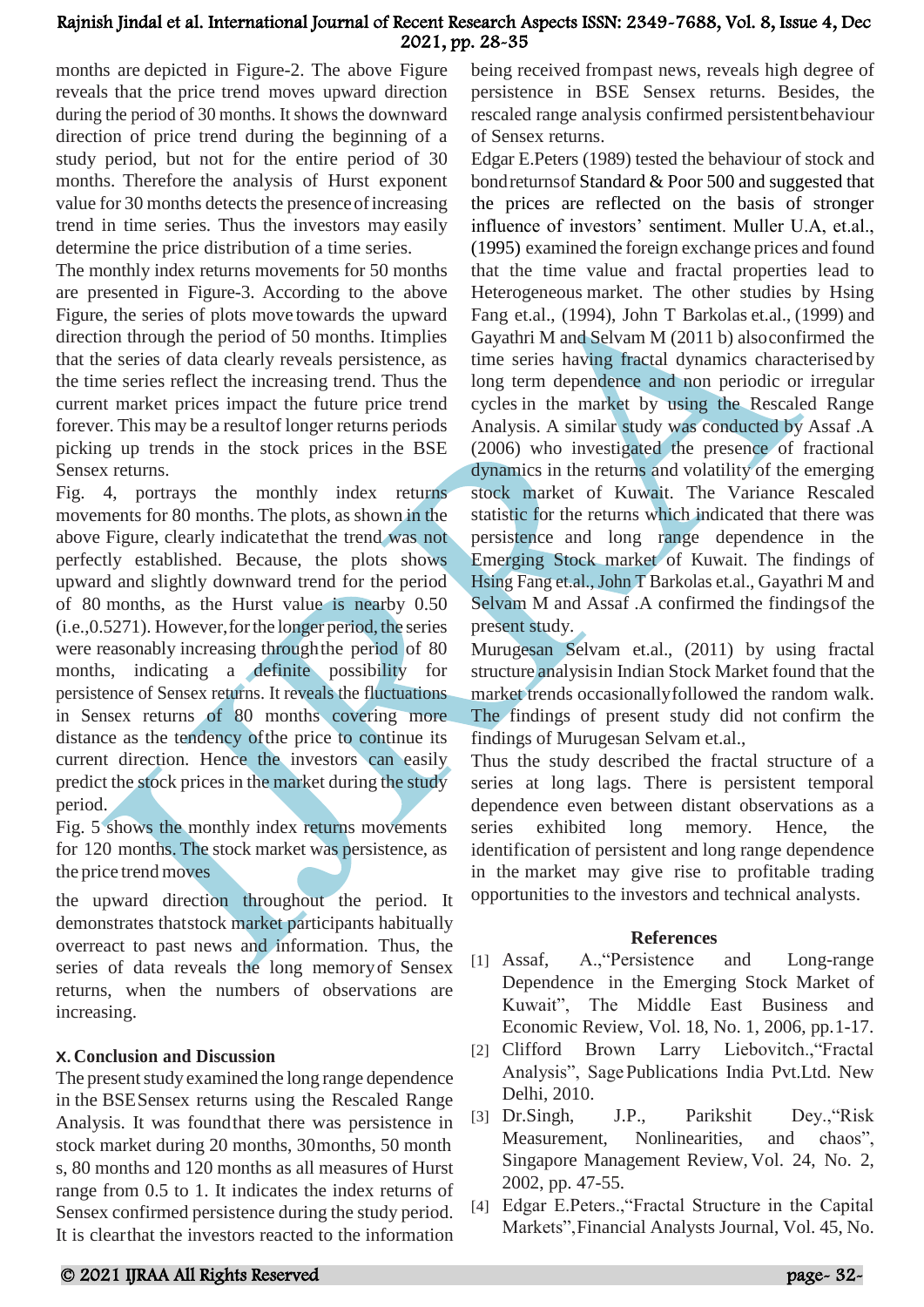4, 1989, pp. 32- 37.

- [5] Gayathri M., Selvam M. (2011a),"Efficiency of Fractal Market Hypothesis", National Conference on Management in the age of innovation, Arun Vasam Publishers, pp. 542
- [6] Gayathri M., Selvam M. (2011b),"Analyzing the Fractal Structure in the Indian Stock Market with special reference to NSE index", International Conference on Changing Perspectives of Management, HSI publications. pp. 191.
- [7] Hsing Fang, Kon S.Lai, Michael Lai.,"Fractal Structure in Currency Futures Price Dynamics: Introduction", The Journal of Futures Market, Vol. 14, No. 2, 1994, pp. 169- 181.
- [8] Hurst.H.E., "The Long Term Storage Capacity of Reservior,Transactions of the American Society of Civil Engineers",pp. 770-799.
- [9] John T Barkoulas, Walter C.Labys, Joseph I. Onochie., "LongMemory In Futures Prices", The Financial Review, Vol. 34,No. 4, 1999, pp. 91- 100.
- [10] Jonathan M Blackledge.,"Application of the Fractal Market Hypothesis for Macroeconomic Time Series Analysis", ISAST Transactions on Electronics and Signal Processing,Vol. 1, No. 2, 2008, pp. 1-22.
- [11] Mandelbrot, B., Fisher, A., Calvet, L.,"A Multifractal Model of Asset Returns", Yale University, Cowles Foundation Discussion Paper, 1997, pp. 1164.
- [12] McKenzie Michael D.,"Non-Periodic Australian Stock Market Cycles: Evidence from Rescaled Range Analysis", Economic Record, Vol. 77, No. 239, 2001, pp. 393-406.
- [13] Muller U.A, Dacorogna M.M, Dav'e R.D, Pictet

Table 1: Descriptive Statistics for Sensex Returns from 2012 to 2021

| Descriptive Variable      | Sensex      |
|---------------------------|-------------|
| Mean                      | 0.0164      |
| Maximum                   | 0.2826      |
| Minimum                   | $-0.2389$   |
| <b>Standard Deviation</b> | 0.0768      |
| <b>Skewness</b>           | $-0.206832$ |
| Kurtosis                  | 4.150352    |
| Number of observations    | 120         |

Source: Computed from PROWESS Corporate Database Using E-Views 5.1

O.V, Olsen R.B, Ward J.R,"Fractals and Intrinsic Time - A Challenge to Econometricians", International Conference of the Applied Econometrics Association, Luxembourg, 1995.

- [14] Murugesan Selvam, Gayathri Jayapal, Saranya G. (2011), "Fractal Structure Analysis in the Indian Stock Market". [Online] Available: <http://www.ssrn.com/abstract> 1885030.
- [15] Pravir Malik,"Redesigning the Stock Market A Fractal Approach", Sage Publications India Pvt.Ltd. New Delhi, 2012.
- [16] Tran Van Quang.,"The Fractal Market Analysis and its Application on Czech Conditions", Acta Oeconomica Pragensi, Vol. 13, No. 1, 2005, pp. 101-111.
- [17] Wen-Cheong Chin, Zaidi Isa, Abu Hassan Shaari Mohd Nor.,"A Simple Generalized Long Persistence Realized Volatility Model", International Journal of Business and Society, Vol. 8, No. 1, 2007, pp. 1-14.
- [18] Jaglan, V., Dalal, S., & Srinivasan, S. (2011). Improving performance of business intelligence through case based reasoning. International Journal of Engineering Science and Technology, 3(4), 2880–2886.
- [19] Dalal, S., Jaglan, V., & Sharma, K. (2014). Designing architecture of demand forecasting tool using multi-agent system. International Journal of Advanced Research in Engineering and Applied Sciences, 3(1), 11–20.
- $[20]$  Dalal, S., & Athavale, V.  $(2012)$ . Analysing supply chain strategy using case-based reasoning. Journal of Supply Chain Management Systems, 1(3), 40.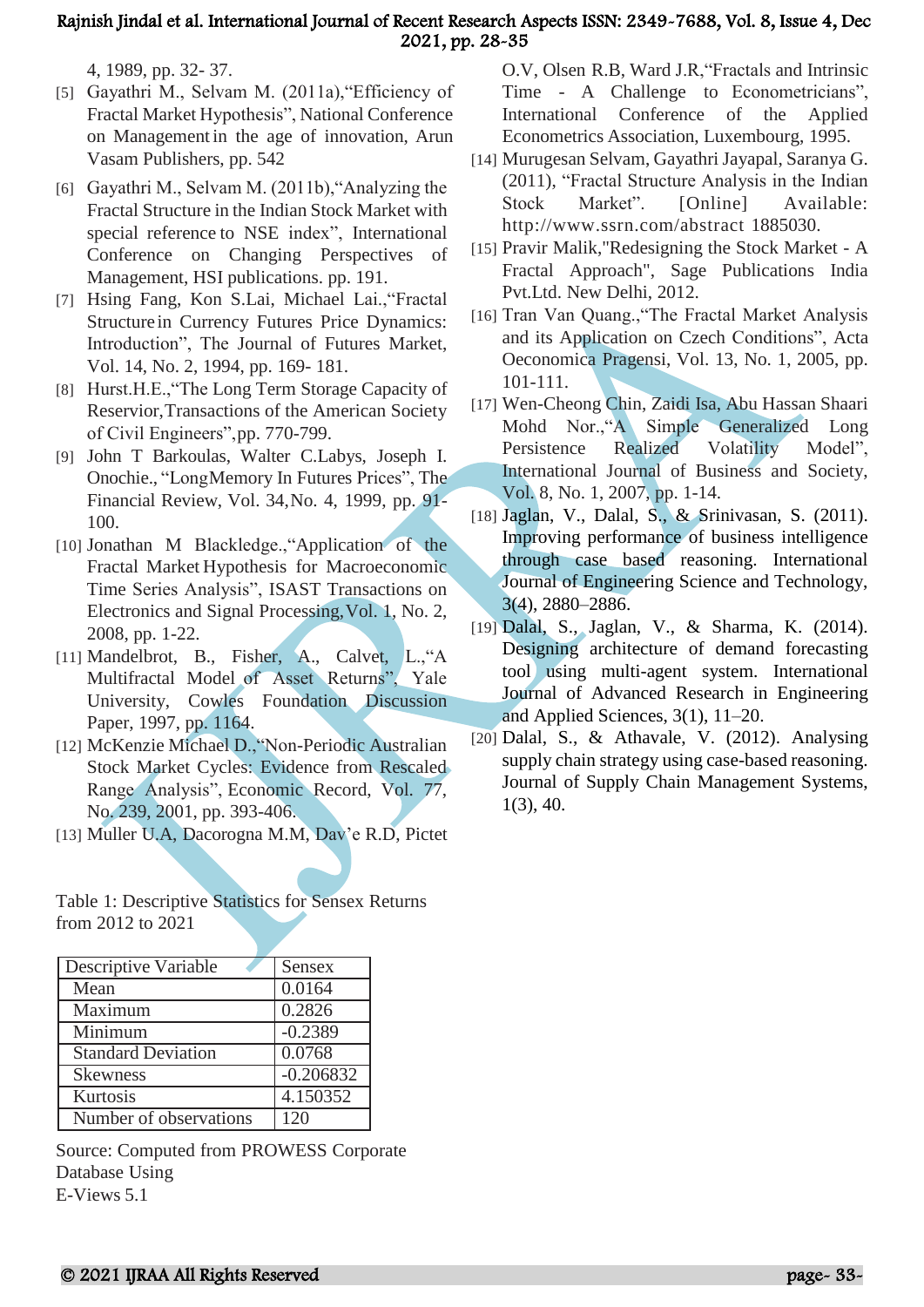Table 2: Augmented Dickey-Fuller Test for Sensex Returns from 2012 to 2021

|                                    |                                     | t-           | Probabil |
|------------------------------------|-------------------------------------|--------------|----------|
|                                    |                                     | Statistic    | ity      |
| statistic                          | <b>Augmented Dickey-Fuller test</b> | 9.5573<br>75 | 0.0000   |
| <b>Test</b><br>critical<br>values: | 1% level                            | 3.4860<br>64 |          |
|                                    | 5% level                            | 2.8858<br>63 |          |
|                                    | 10% level                           | 2.5798<br>18 |          |





Source: Computed from PROWESS Corporate Database Using E-Views 5.1

Table 3: Fractal Dimension for Sensex Returns from 2012 to 2021

| <b>Hurst Exponent</b>     | <b>Statistic Value</b> |
|---------------------------|------------------------|
| Rescaled range analysis   | 0.5690                 |
| <b>Standard Deviation</b> | 0.0768                 |
| <b>Fractal dimension</b>  | 1.4289                 |
| Number of Observations    | 20                     |
| Degrees of Freedom        |                        |

Source: Computed from PROWESS Corporate Database Using KaotiXL 1.1 Software

Table 4: Hurst Exponent for Non Periodic Cycles of Sensex from 2012 to 2021

| Period N          |       |       | month month month mont mont |                           | 120<br>ns |
|-------------------|-------|-------|-----------------------------|---------------------------|-----------|
| Hurst<br>Exponent | 0.545 | 0.739 | 0.571                       | $0.527 \overline{)0.571}$ |           |

Source: Computed from PROWESS corporate database using KaotiXL 1.1 software



Fig. 2: Chart Showing R/S for 30 Months